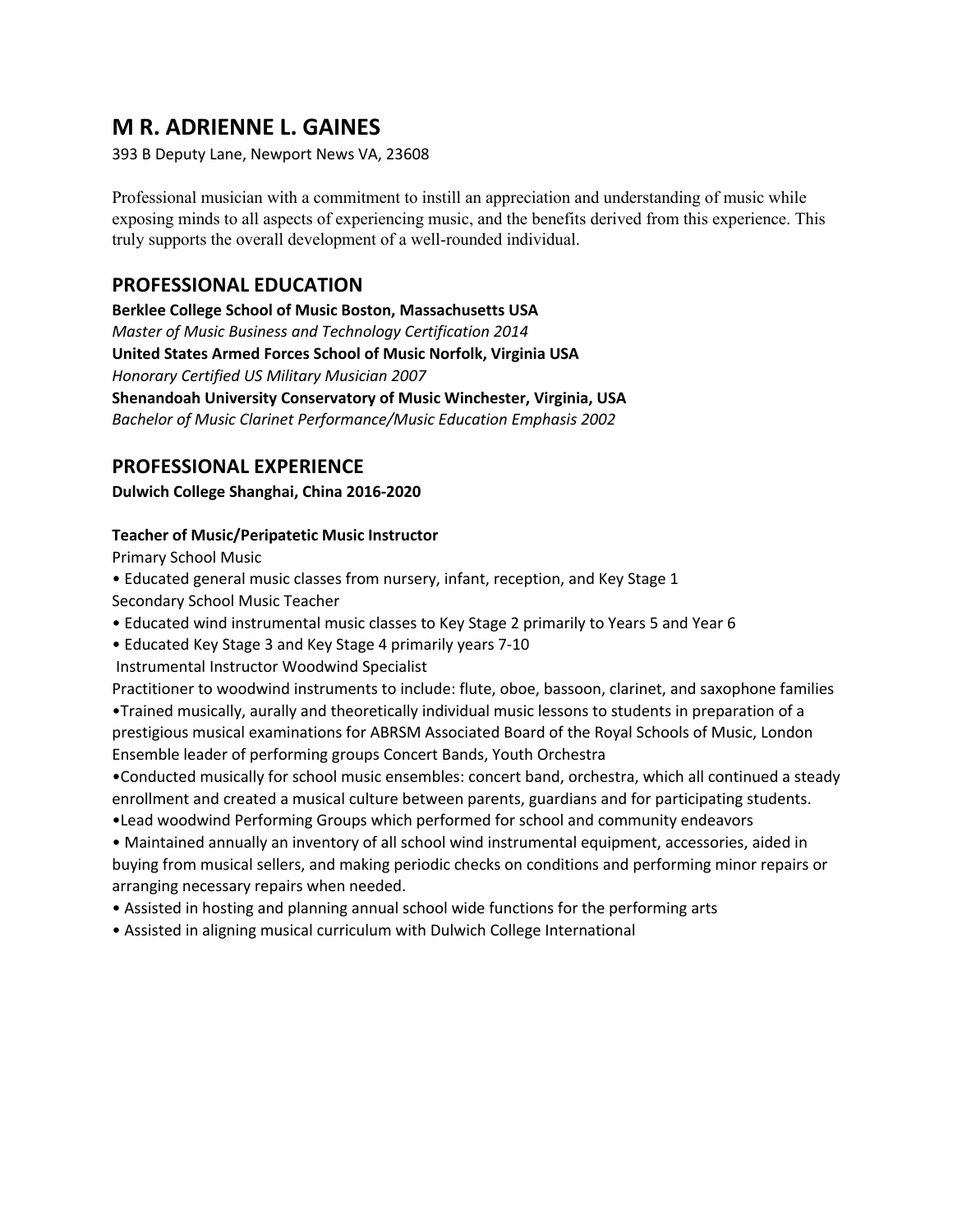#### **Canadian International School of Beijing, China**

#### **Head of Music Elementary Department/Educator/EAL Support 2012-2016**

• Educated general music classes to upper elementary students from over fifty countries integrating performance strings,

winds technology components into program.

• Lead elementary music staff: educational meetings, supply, and school wide performance schedules, musical repertoire.

• Conducted musically for school music ensembles: elementary and secondary band, orchestra, and choir ensembles, which

continued a steady enrollment and created a musical culture between parents, guardians for participating students.

• Maintained inventory of all school musical equipment, making periodic checks on conditions and performing minor repairs or arranging necessary repairs when needed.

• Hosted annually as entertainment coordinator for school wide functions: international food fair, graduation ceremonies,

talent shows, and guest artist.

• Assisted implementing IB/Canadian music curriculum, scope and sequence, and music frameworks in school IB preauthorization-

to-authorization period.

• Served on stage, performance, and entertainment committees while maintaining communication and working relationships with all staff.

• Provided English development to early primary years students in an English as an Additional Language program.

#### **Model Language Studios of Japan Tokyo, Japan**

Music & Arts Education/Specialist in Humanities/International Service s 2007-2011

• Instructed music and art appreciation through English as an additional Language, from infant to adult based chiefly on the

principles of acting based on the method created by Stanislavski and Lee Strasberg Drama Method®

- Directed methodically stage performances to large audiences' tri-annually.
- Lead demonstration lessons for sales purposes in order to meet sales goals.
- Enrolled new and recurring students to meet the needs of current curriculum status.
- Trained and lead educators based on Drama Method®

• Created an international culture with students/families with continued success of over 35 years of educational services in Japan.

#### **United States of America Armed Forces United States of America** US Military Soldier

Instrumentalist/Administration/Performance Leader 2004-2007

Sergeant (SGT)-02J/ Asian Pacific Garrison

• Served in the United States Armed Forces awarded and promoted to sergeant (SGT) military musician, in which stationed

throughout installations globally, which focused on international public relations, military review for ranked officers, local

executives, change of commands and troop entertainment.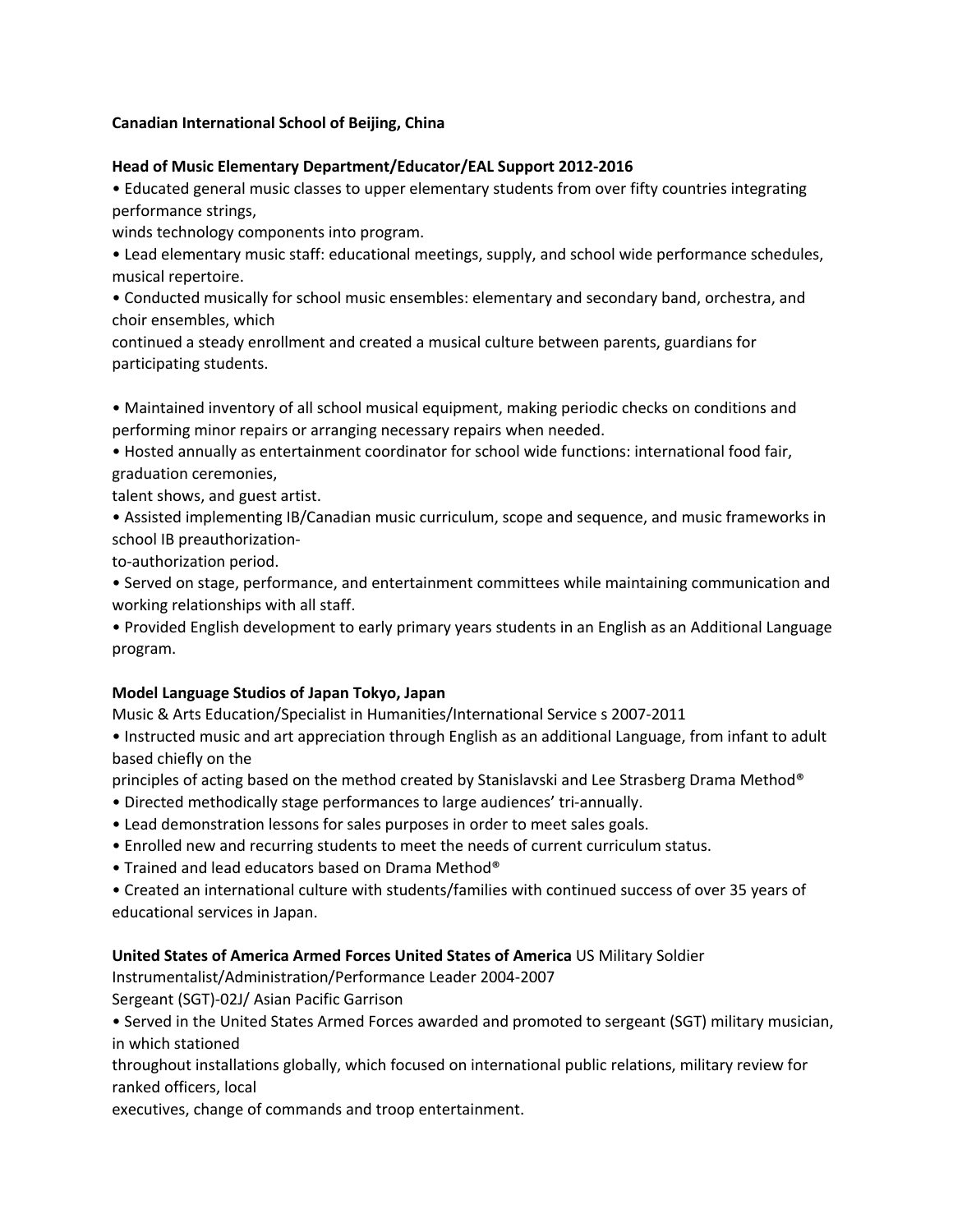• Lead and performed in musical direction: marching band, ceremonial band, concert band, classical, jazz, ethnic, and popular

ensembles.

- Augmented local security during periods of heightened combative intensity as required by U.S. orders.
- Performed duties in administration, training, supply, and/or operations as required by U.S. orders.

### **Honors**

Honorable Discharge

Honorary Certified Military Musician: Advanced Individual Training in Military Music (AIT) Basic Combat Training (BCT)

## **International Private Instructor**

Clarinet & Woodwind Specialist Instructor 2001-present

• Continually teaching rudimentary to advanced musical knowledge of various ages and levels to students internationally to perform

on instruments, proficiently. Students learn theory, sight-reading, mastery of instrument, and concert etiquette.

## **PERFORMANCE EXPERIENCE**

•Guest Conductor at the Shanghai Regional Honor Band Festival 2019

•Principle Clarinetist Shanghai International Choral League 2017

•Beijing Brass and Japan Jazz Band Woodwind Section 2014-2017

•Beijing International Chamber Orchestra of Beijing 2011-2017

Principle Clarinetist/ Rehearsal Conductor /Stage Manager

• Performed as principle clarinetist in concerts to include city performing art centers, halls, schools, and worldly embassies in

conjunction with local charity, foundations, and fundraisers.

• Acted as liaison between local performance ensembles and school host for rehearsals and performances.

• Assisted musical conducting and provided support with rehearsals as Chief conductor as requested to include videographer with

operation of lighting and sound equipment, managing, planning, and inventory of a 65-member international orchestra

## **PROFESSIONAL DEVELOPMENT**

IB PYP + MYP: Music and Inquiry Category 3/2014 Four Square Choral Conducting Clinic/2014 IB PYP: Teaching and learning through inquiry/2013 IB PYP: Assessment Category 2/2013 IB PYP: Making the PYP Happen/2012 AMIS Music and Technology Workshop/2015